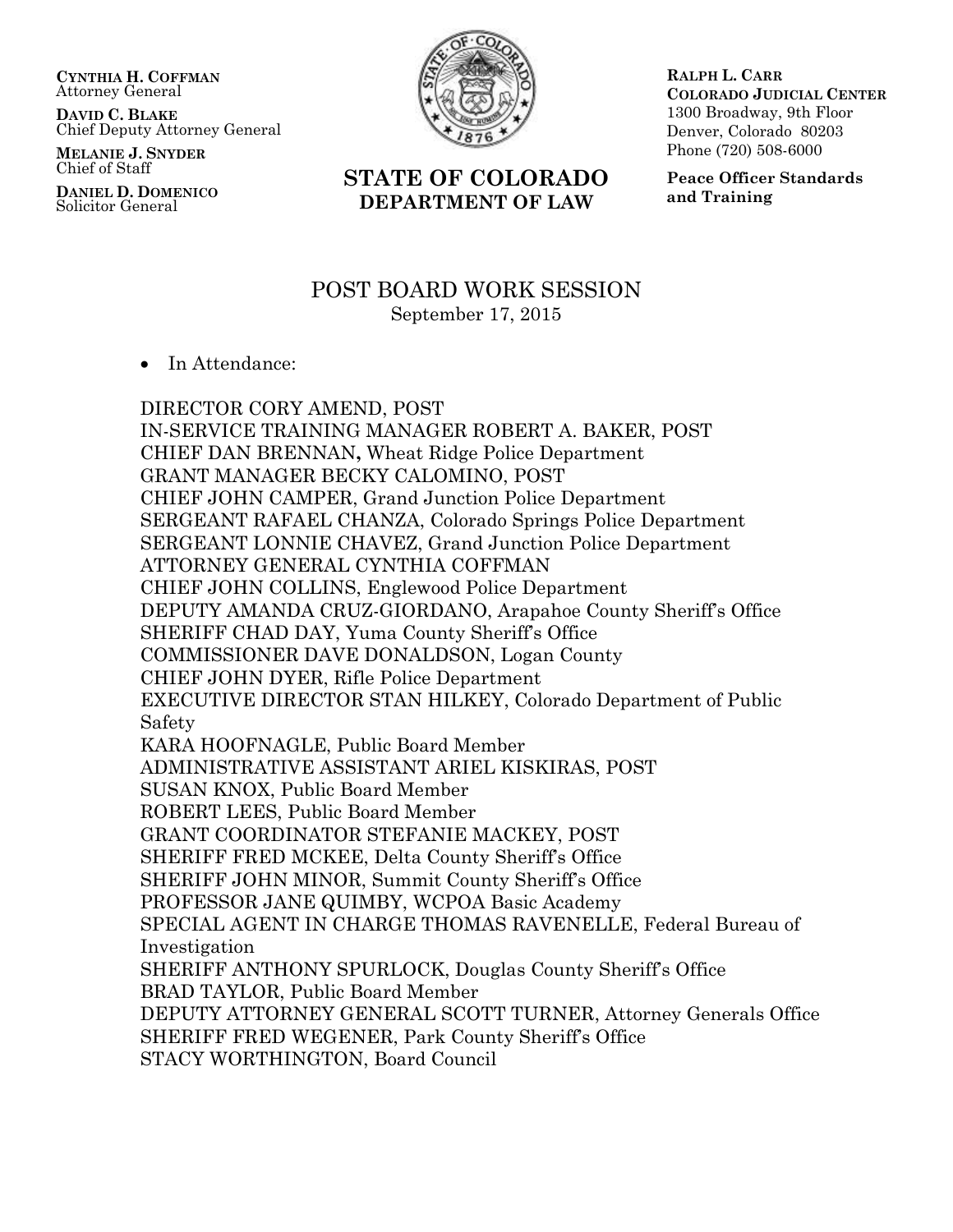# **1. Introductions**

Recognition of new POST Board Lay Members:

PROFESSOR JANE QUIMBY, WCPOA Basic Academy KARA HOOFNAGLE, Public Board Member ROBERT LEES, Public Board Member BRAD TAYLOR, Public Board Member SUSAN KNOX, Public Board Member

# **2. Informational Updates**

# **a. New Board Member Selection Process Director Cory Amend**

POST staff created a recruitment list consisting of 60+ email addresses to which the POST application would be sent in an effort to diversify the POST Board. The email went out June 23, 2015, and application requests closed on July 10th, 2015. Twenty applications across the state were received. A panel consisting of Special Agent in Charge Tom Ravenelle, POST Counsel Stacy Worthington, Director Amend, and Deputy Amanda Cruz, reviewed the applications and Governor Hickenlooper signed the executive order on August 17th. An outline of the efforts taken to fulfill this legislation has been compiled and will be sent out to Board members. Board members are welcome to submit any suggestions for diversification.

# **b. Rulemaking Update Director Cory Amend**

Rulemaking instructions were sent out to POST Staff and SME Chairs. Some Rules have contradictory wording or conflicts, some need more thorough revisions. POST staff will be revising and sending strikethrough copies once they have been drafted. Proposed Rule changes will be discussed at the Academy Director's meeting on October 6, 2015, finalized at the December 4, 2015 POST Board meeting, adopted by December 11th and if approved will be effective on January 30th.

# **c. Failed Bids Becky Calomino/Grant Manager**

The Marijuana Working Group is headed by Chief John Jackson and provides direction to POST towards the use of the 1.1 million dollars in marijuana sales tax money that was allocated this year. Last year marijuana sales tax funds went out to different training regions to conduct ARIDE, SFST, and other training relating to marijuana. The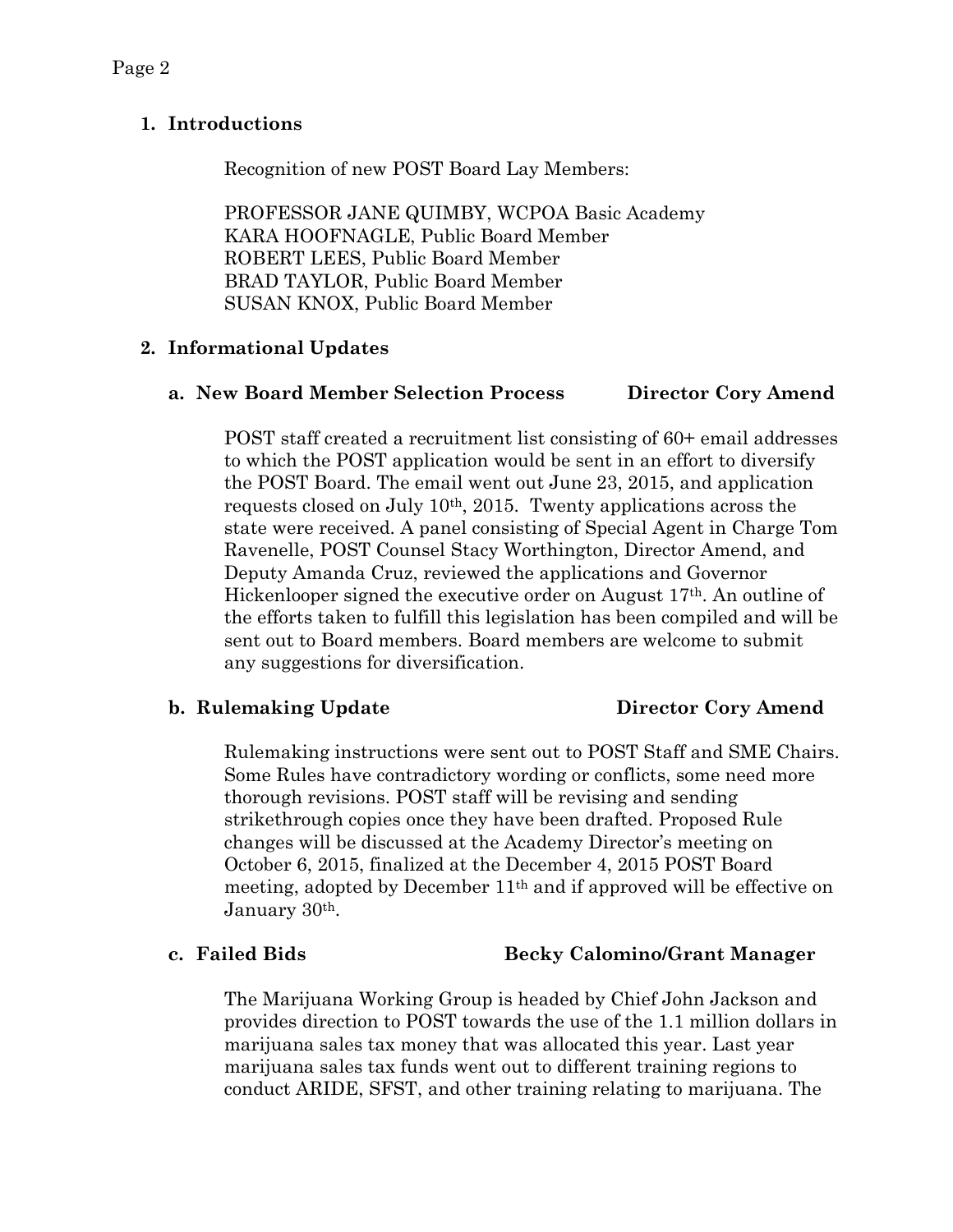direction of the working group this year was to use the funds to create DUID Checkpoint Training and a course on Courtroom Testimony specific to DUID and instructed by a police officer. A formal request for proposal had only a few bids, of which two failed. One had a conflict of interest with the Attorney General's office and one had insufficient experience. In an effort to avoid a third failed bid, POST reached out to the Department of Public Safety to make the bid using POST's funds. If the same capable vendor provides a bid through DPS the bid could potentially succeed. POST is interested in creating a course balanced by the Marijuana Curriculum team, an attorney, and the addition of a police perspective.

### **d. Upcoming Academy Directors' Meeting**

The last Academy Directors' Meeting was held in October of 2014. The next Academy Director's Meeting will be held at the Ralph Carr Judicial building on October 06, 2015. Discussion items of concern put forth by the POST Board include an increased focus on discipline, critical thinking components and problem solving skills in academies. The possibility of a state-run program like CLETA, following the model of the community college academies, was discussed in an effort to improve screening capabilities for the academies in accordance with the hiring standards of agencies. Community college programs typically have a more extensive and thorough screening process including drug history vetting and background checks. State-run programs or central academies that modeled the community college programs historically have a much larger fiscal component. Board members put forth the possibility of a public rating system or monitoring of placement statistics compared to passing rates for academies to determine performance objectives and standards and establish some oversight beyond the 548 credit hours required. Scenario-based training and specific curriculum standards for instructors with an emphasis on critical thinking, knowledge, offender management, missed opportunities, tactical withdrawal, and valuebased policing were discussed. The possibility of increasing hours to improve these scenario-based portions was brought forth, perhaps by cutting hours elsewhere. The fiscal model that community college academies follow in order to receive federal funding is D135, which requires placement tracking after graduation.

### **e. CORA Update Director Cory Amend**

A CORA request was granted in 2004 seeking the entire database of law enforcement officers maintained by Colorado POST. The Denver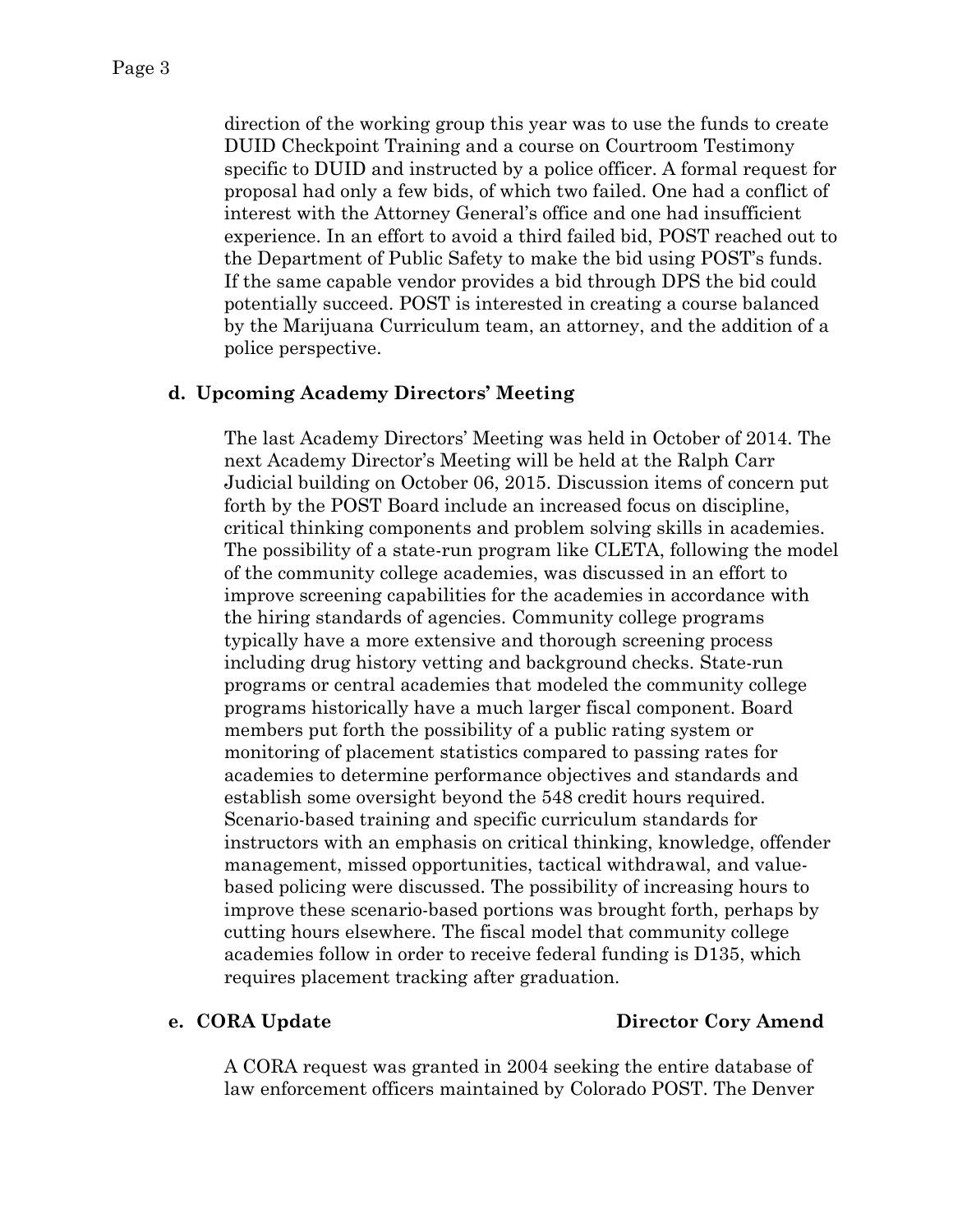Post has made several recent requests for information in varying capacities including most recently the names of all 14,000 Colorado officers. Several CORA requests have been granted since the first inquiry. After copious discussions with the Attorney General and the requesting party, a report was sent out by Deputy Attorney General Scott Turner on 9/16/15 including the PIDs (POST Identification numbers) of all officers in the Acadis record-keeping database. If an officer was currently employed by an agency at the time of the report, the name was redacted to protect undercover and employed officers. The decision was made to maintain compliance with the Colorado Open Records Act and maintain the safety and protection of officers. Concerning recent Brady letters, a letter has just gone out to law enforcement asking for a list of officers who have been convicted of offenses which could be used to impeach them when they testify on the stand, a list considerably longer than the list of offenses that bar an individual from becoming or continuing to be an officer in Colorado according to POST. DAs will be asking agencies to inform defense council when an officer or non-sworn individual who could testify is convicted of a crime that is on a three-page list of offenses.

### **f. Rule 28 In-Service Robert Baker / In-Service Training Manager**

Fifty-eight agencies have entered no training in accordance with Rule 28. Forty-four have responded and are in the process of entering training, and 14 agencies have not responded and therefore are not compliant with Rule 28. A report will go out in December which will give 30 days for compliance and a second report will follow. Mr. Baker has given out \$140,000 to 55 agencies in 2.5 months. The majority of the funding is for online training to help agencies meet in-service requirements. Variances for the rule have been requested and were denied because they did not prove a hardship. Variances for the rule cannot be granted for convenience or financial reasons. DNA and Antibias, Community Policing, and De-Escalation of Force are included mandated training.

### **g. DNA/ Anti-Bias courses Robert Baker/ Carolyn Berry**

POST was previously utilizing the Knowledge Factor platform to distribute these e-learning courses. POST can now create e-learning courses without using Knowledge Factor. The first online course created by POST was the DNA course originally set up on Captivate, but now on Lectora. POST purchased the LMS module from Acadis allowing training to be added immediately to LE records. Curriculum provided will be Intro to MJ (4-hours), Intro to MJ for SROs (2-hours),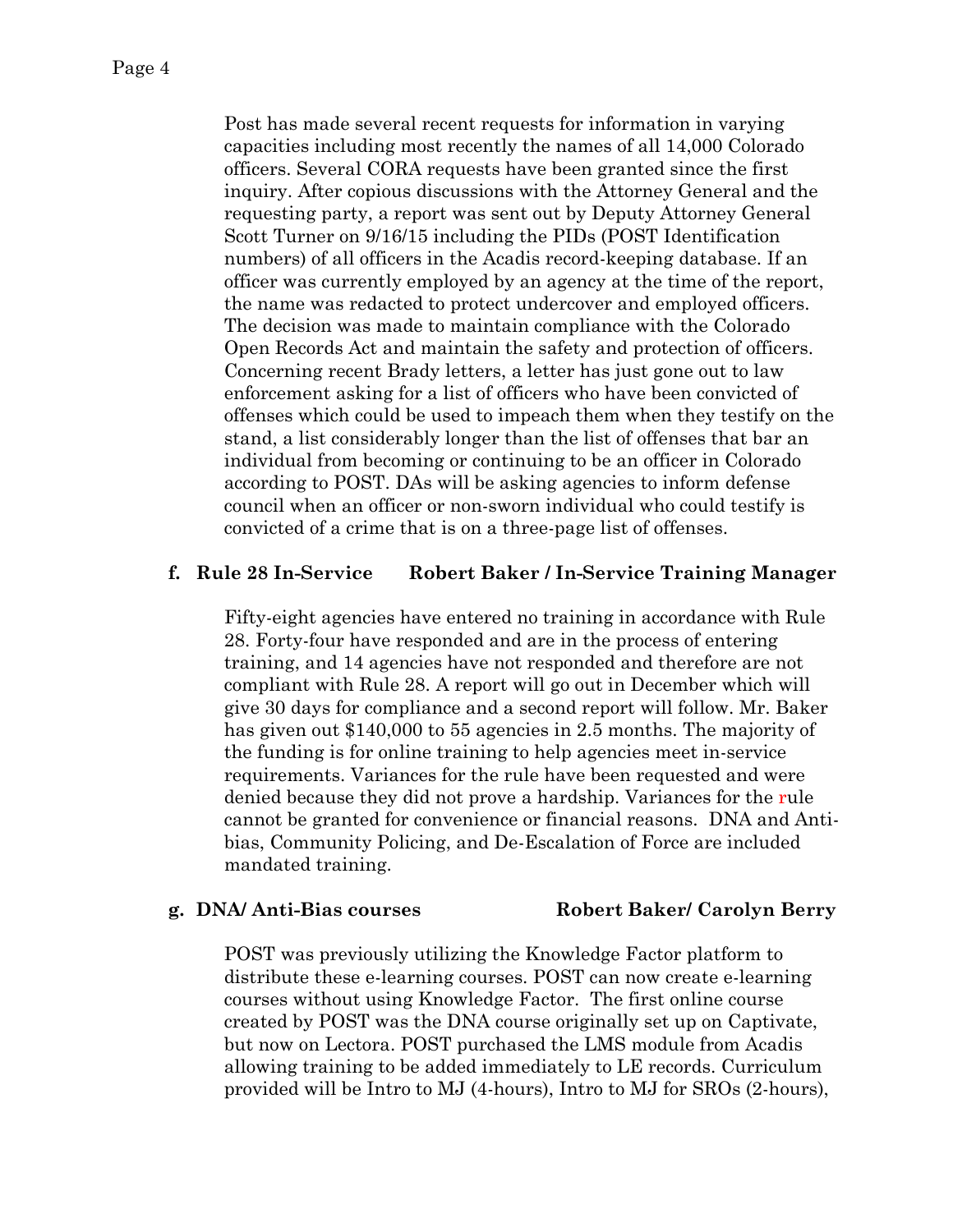De-escalation of Force, Community Policing, Anti-bias and DNA. HB 15-1287 requires that the entire curriculum be created by July 1st , 2016. E-learning courses will be created to benefit the state but especially the small agencies. POST will be reaching out to agencies in the future as a resource to create interactive course content through videos.

### **h. Marijuana Conference 2016 Carolyn Berry**

CACP put on a MJ conference and had been asked to put on another. POST will reimburse all CO LE for travel costs. CDOT is on Board and has contributed \$50,000 to this conference. Unlike CACP, there are 4 different learning tracks; DUI, Enforcement, Administrative, and General Sessions. LE can choose which tracks they are interested in learning about. The three-day conference  $(21^{st} - 23^{rd})$  will be at the end of January at the Omni in Broomfield.

### **3. HB15-1287**

### **a. Community Policing- Outreach Carolyn Berry**

A school outreach program regarding children and their knowledge of marijuana has launched. It is the first of its kind as part of the community outreach component of HB 15-1287. It involves a 7-step process with a pre-curriculum and post-curriculum survey of 4th grade, 7th grade, and 10th grade students. Control sites will only get pre- and post-surveys. Experiment sites will get the whole program. POST will have the results from this project by June/July of 2016. It is a factbased campaign. CDOT, CDPHE, CDE, and S2T, are partnering with POST. The experiment is at no cost to schools and there is curriculum being created for teachers in the schools that participate. The Think Fast outside program component will be fully funded as well.

### **4. Past & Future POST audits Becky Calomino**

In 2011, there was an internal Department of Law audit done of POST. It was found that turnover at POST was a concern, there was a need for a grant program overhaul, the deputy director position not necessary, and there was a need for a fulltime exam proctor. Becky Calomino has taken over the Grant program. In 2011, POST had \$1.9 million in grant funds. This has grown to \$5 million in 2015. POST is funded by a fee on vehicle registrations. That \$2.4 million is used to provide training and help agencies meet Rule 28 requirements. \$1.2 million comes from Marijuana sales tax funds. The Grant program also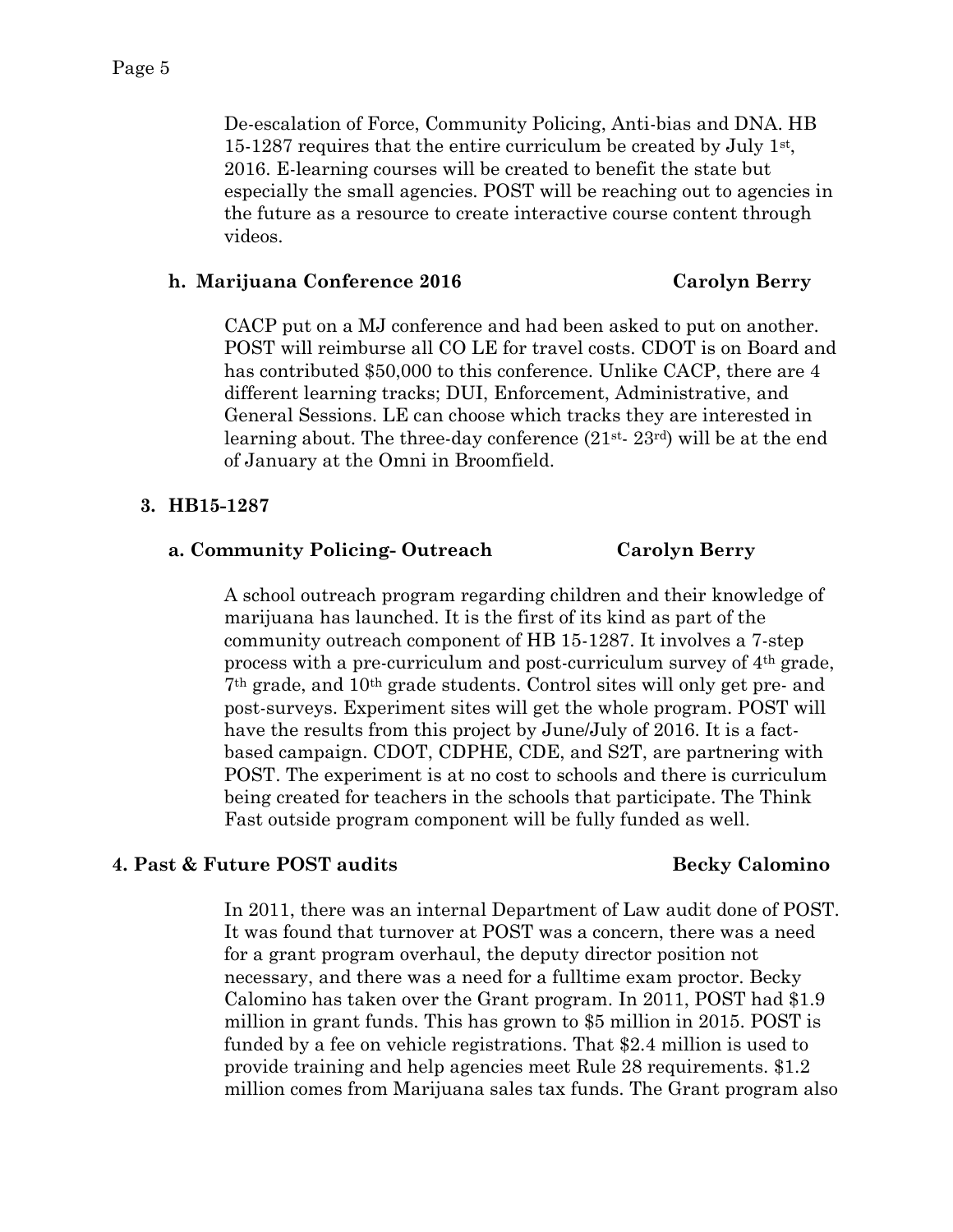trains the regions to be good fiscal agents. The state has purchased a new grant management database. Statute states that LE agencies and universities can receive grant funds. Currently only peace officers can use grant funds in LE agencies. The possibility of opening up statute to allow other non-certified employees to receive grant funds was discussed. Board members expressed interest in attending the grant subcommittee meeting. The grantee workshop occurs prior to grantees receiving funds in July.

## **5. Discussion Items Cory Amend**

## **a. New website & new POST logo**

POST now has its own URL. The site will be going live as soon as possible. The Board approves POST staff's design for the new site. Attorney General Coffman has decided to feature positive stories relating to LE on her website. Attorney General Coffman requests that Board members contribute stories they hear about, highlighting local LE going above and beyond in their positions.

# **b. Training Region Reorganization**

Allowing agencies to re-align with different regions than presently assigned was discussed. The training regions were assigned using the judicial district divisions. Travel challenges exist for certain agencies to participate in regional training in the region to which they are assigned. If agencies realign, it will affect the funding of the region. The possibility of allowing the regions to reorganize themselves was discussed. The training attendance roster was changed to require officers to report their employing agency to track the use of grant funds. The grant program relies on regions to distribute the funds. POST will reach out with a survey to determine which agencies are utilizing the funds.

# **c. Dog Protection training video**

The owner of the Dog Protection training is unclear. The Association of Animal Welfare is paying the hosting fee for three years, but it is not known what will happen to the training after that term expires. The contract that was signed to create the training rested with the Dog Protection Task Force which has disbanded. POST is interested in acquiring the training.

# **d. Multiple SMEs from same agency**